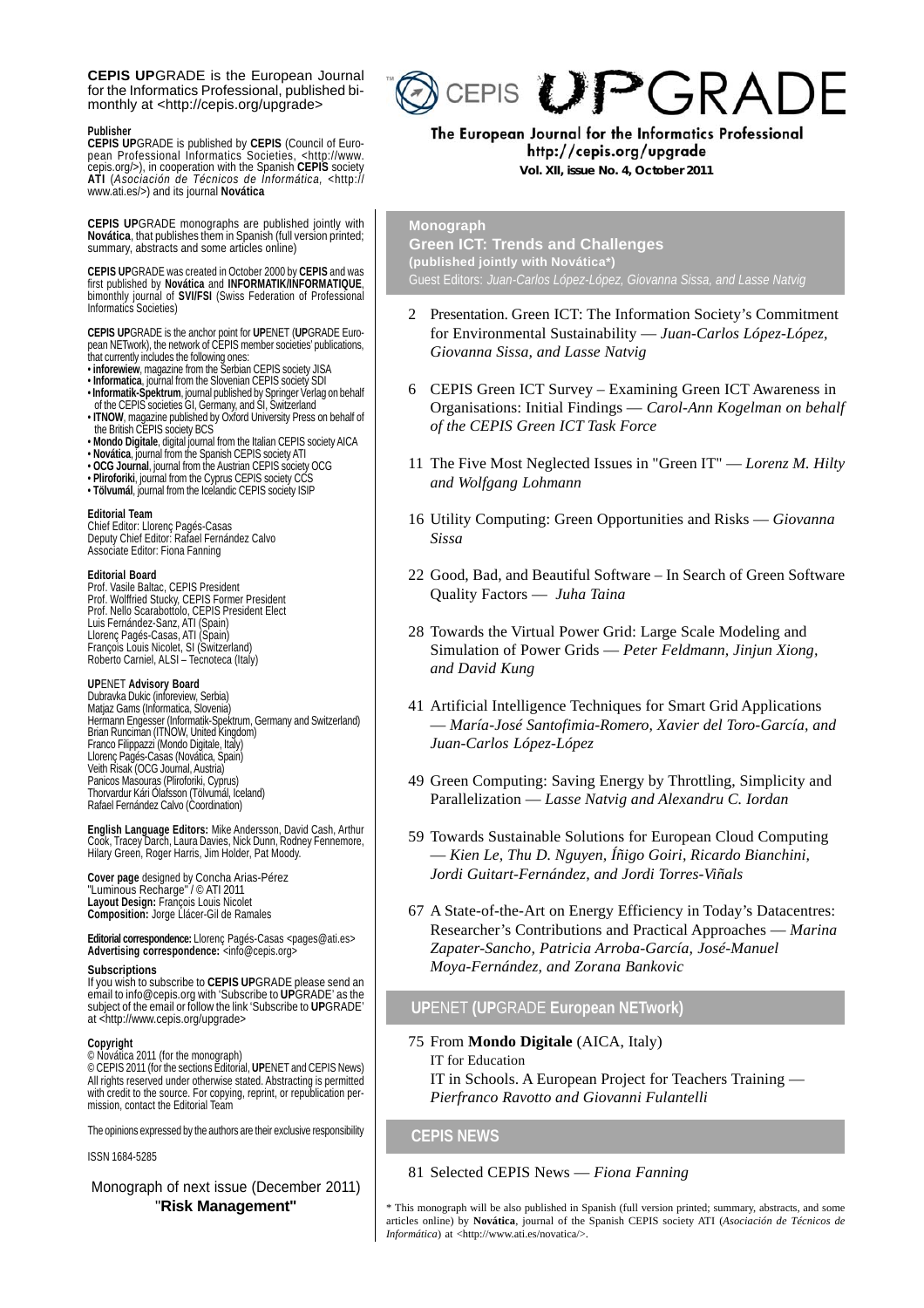# **Presentation**

# **Green ICT: The Information Society's Commitment for Environmental Sustainability**

 *Juan-Carlos López-López, Giovanna Sissa, and Lasse Natvig*

### **ICT and Sustainability**

A growing social awareness of environmental problems and the rational use of the planet's resources has caused Public Administrations to show an increasing concern for these issues and, in consequence, to deal with economical and social development from this new perspective. Thus, one of the pillars of the Information Society strategy of the European Union (i2010 Lisbon Strategy) is precisely the application of Information and Communication Technologies (ICT) to improve the quality of life, and to foster environmental care and sustainable development.

The ICT sector has been and will be a basic element in the generation of wealth, not just in the sense of allowing new business models, but by offering new services which foster innovation in other more "traditional" sectors. Besides its role as a support for future economical growth, this sector shows a great ability to contribute with innovative solutions towards a productive model based on sustainable development.

Several reports have already shown the capacity of ICT to help reduce  $CO_2$  emissions, either by decreasing the carbon footprint of the own sector activity, or by helping, by means of applications and services, to efficiently manage energy resources in other critical sectors, such as industry, power, transport and others.

Thus, ICT help reduce the environmental impact of human activity, by working on both the design of new hardware devices and systems (low power devices and systems, efficient solar cells, sensors…), and the development of new software technologies, applications and services (information management, communications, artificial intelligence, etc.).

This monograph reviews how ICT can play multiple roles towards improving environmental sustainability.

#### **Managing the ICT Sector's own Activity**

According to a Gartner report (see the "Useful References" box), the total footprint of the ICT sector in 2007 was about 2% of the estimated total emissions from human activity released that year. This amount is expected to reach more than 6% in 2020. This means that one of the targets of this sector regarding environmental sustainability should be the reduction of its own environmental costs, arising from the use of equipment and ICT solutions. Efforts should be concentrated on two main areas:

#### **The Guest Editors**

**Juan-Carlos López-López** received the MS and PhD degrees in Telecommunication (Electrical) Engineering from the *Universidad Politécnica de Madrid*, Spain, in 1985 and 1989, respectively. From September 1990 to August 1992, he was a Visiting Scientist in the Dept. t of Electrical and Computer Engineering at Carnegie Mellon University, Pittsburgh, PA USA. His research activities center on embedded system design, distributed computing and advanced communication services. From 1989 to 1999, he has been an Associate Professor of the Dept. of Electrical Engineering at the *Universidad Politécnica de Madrid*. Currently, Dr. López is a Professor of Computer Architecture at the *Universidad de Castilla-La Mancha*, Spain, where he served as Dean of the School of Computer Science from 2000 to 2008. He has been member of different panels of the Spanish National Science Foundation and the Spanish Ministry of Education and Science, regarding Information Technologies research programs. He is member of the IEEE and the ACM. < juancarlos.lopez@uclm.es>

**Giovanna Sissa** was awarded a degree in Physics in 1978. She has been involved in ICT since 1980, as Strategic Consultant for Industries and Public Administrations, for the identification of emerging technologies and technological trends in informatics. She is a member of the Italian Register of Technological Innovation Experts (Ministry of Economical Development) and a member of the Scientific Committee of the Piedmont Regional System for Research and Innovation. In 2000 she founded, and managed until 2009, the "*Osservatorio Tecnologico*" of the Italian Ministry of Education. Engaged in research on ICT and sustainability, she has written books and papers about the environmental impact of ICT. As a PhD student of Informatics at the *Università degli Studi di Milano* her research focus is on ICT-driven societal behavioral changes and their effect on environmental sustainability. <sissa.giovanna@ gmail.com>

**Lasse Natvig** received the MS and Dr. Ing. degrees in Computer Science from the Norwegian Institute of Technology, NTNU, in 1982 and 1991, respectively. He is currently a Professor in Computer Architecture at the Norwegian University of Science and Technology (NTNU), Trondheim, Norway. His main research interests are computer architecture, parallel processing, multi-core systems, system-level computer simulation, memory architectures and green computing. Dr.Natvig is a full member of HiPEAC2 Webpage: <http://www.idi.ntnu.no/people/lasse>. <Lasse@computer.org>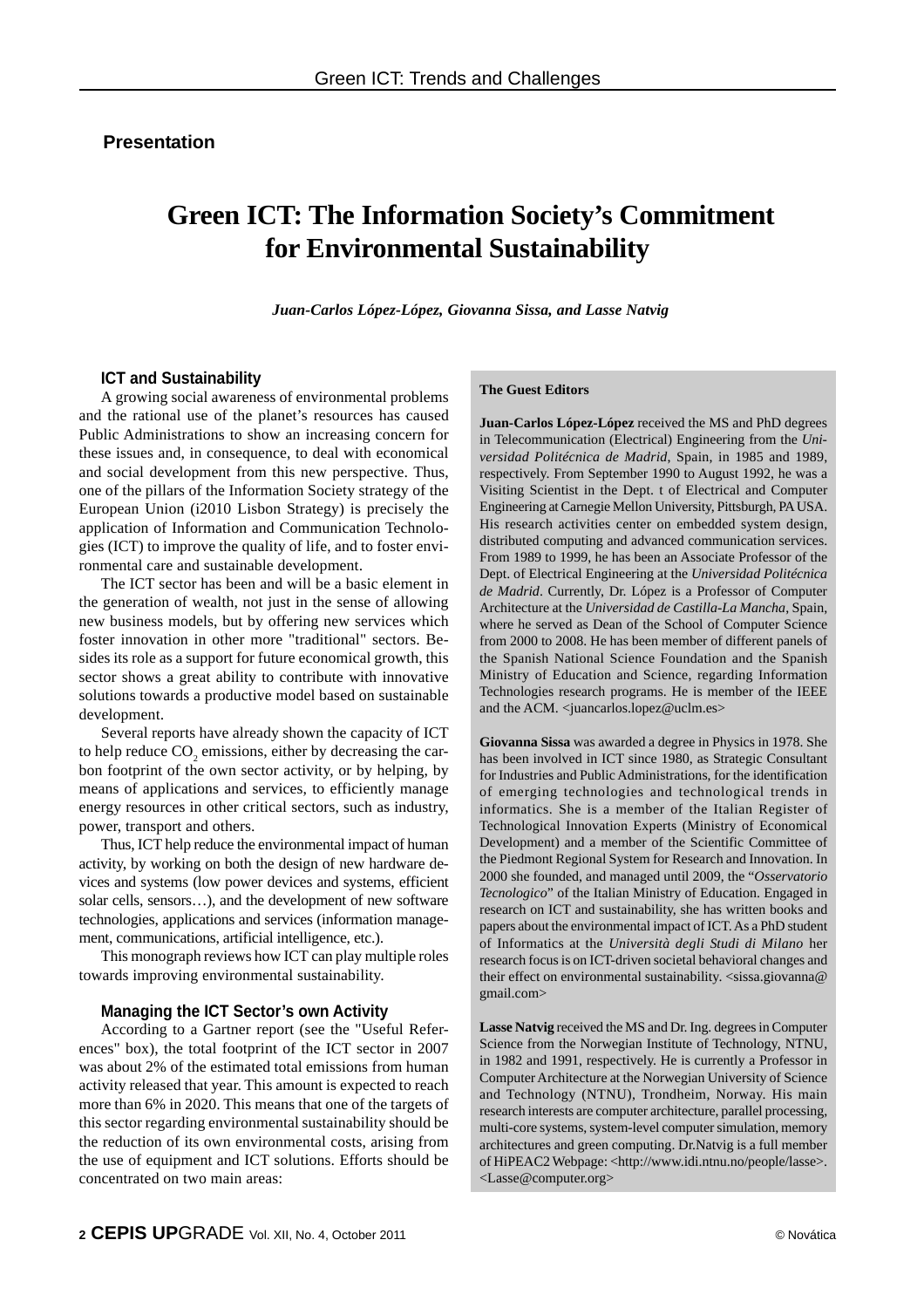This monograph intends to review some of the issues related to the *green* side of ICT, but also tries to encourage the scientific and professional ICT community to play an active role in the Green ICT challenge 77 "

■ Energy consumption of ICT infrastructures (data centres, computers, communication equipment, etc.).

Disposal and recycling of ICT equipment (electrical and electronic devices, materials and components of diverse nature, such as plastic, magnetic, or chemical).

#### **ICT Solutions to manage other Sectors' Activities**

The use of ICT for intelligent resource management has been well known for decades. Different types of applications have already shown ICT potential, and it is time now to extend their capabilities to other fields in which several studies have evaluated their impact as really promising (see the Smart 2020 report). In fact, these fields constitute priority areas for the R&D programs of various administrations, providing solutions for the most energy intensive sectors. Among them, it is worth mentioning:

■ Smart cities/buildings: utilities (electricity, water, etc.) management, early detection and, potentially, self-healing of failures and breakdowns, etc.

■ Smart transportation of goods and people: logistics, positioning and routes (reduction of fossil combustion greenhouse gases), and electric vehicles.

Smart grids: grid operation and management (load balancing, active demand management), Wide Area Monitoring and Control (WAMC).

#### **ICT as a Driving Force towards a more Sustainable Social Model**

The potential of ICT to offer new ways of interaction between people and their environment as well as new mechanisms to ease the management of the production processes (industrial, innovation…) is unquestionable. This can bring about a reshaping of the social model, incorporating ways to address the growing environmental concern, and thereby reinforcing the information society's commitment to sustainable development.

In this sense, one of ICT's main contributions to the development of both social and industrial and corporate activities is based on the elimination of unnecessary displacements, offering the so-called solutions "*by substitution*". That is, ICT allow the replacement of physical movements by information movements, thereby reducing the consumption of energy and materials. This has led to services such as telecommuting, distance education and remote learning, telemedicine, teleconferencing, electronic commerce and business, remote assistance for the elderly and disabled, and electronic government. On the other hand, the so-called *dematerialization* enables material intensive physical products and services to be replaced by their virtual equivalents: e-billing or e-health services, for example, avoid the production of paper tickets or X-ray films. These ICT-based opportunities offer important savings in energy and material and, therefore, environmental improvements, but they impact enormously on people's relationships both with one another and with the social environment, leading to new individual and collective behaviours.

On the other hand, information systems help to efficiently manage production and business processes, allowing the automation of information processing, information that nowadays also includes energy and environmental parameters that can be useful in decision-making processes.

#### **Green ICT Challenges**

As we have seen, ICT can be pivotal towards a more sustainable world, increasing environmental awareness and fostering *greener* behaviours. In this sense, the role played by ICT is important. But not just ICT-related skills are required. Both the reduction of the environmental impact of the ICT sector itself or the use of ICT applications to enable green behaviours in other sectors, also involve environmental skills together with a better awareness of the environmental implications of people behaviours. Moreover, ICT professionals should be conscious of the Green ICT opportunities, but also of their potential risks.

A green ICT strategy has to start by increasing public knowledge about ICT and their effects on the environment, and by supporting environmental-related ICT skills and education. If computer scientists and professionals have to *go green*, a new awareness and culture has to be encouraged. This is the key to really fostering Green ICT.

This monograph, thus, intends to review some of the issues related to the *green* side of ICT, but also tries to encourage the scientific and professional ICT community to play an active role in the Green ICT challenge.

One of the pillars of the Information Society strategy of the European Union is the application of ICT to improve the quality of life, and to foster environmental care and sustainable development  $\frac{66}{105}$ "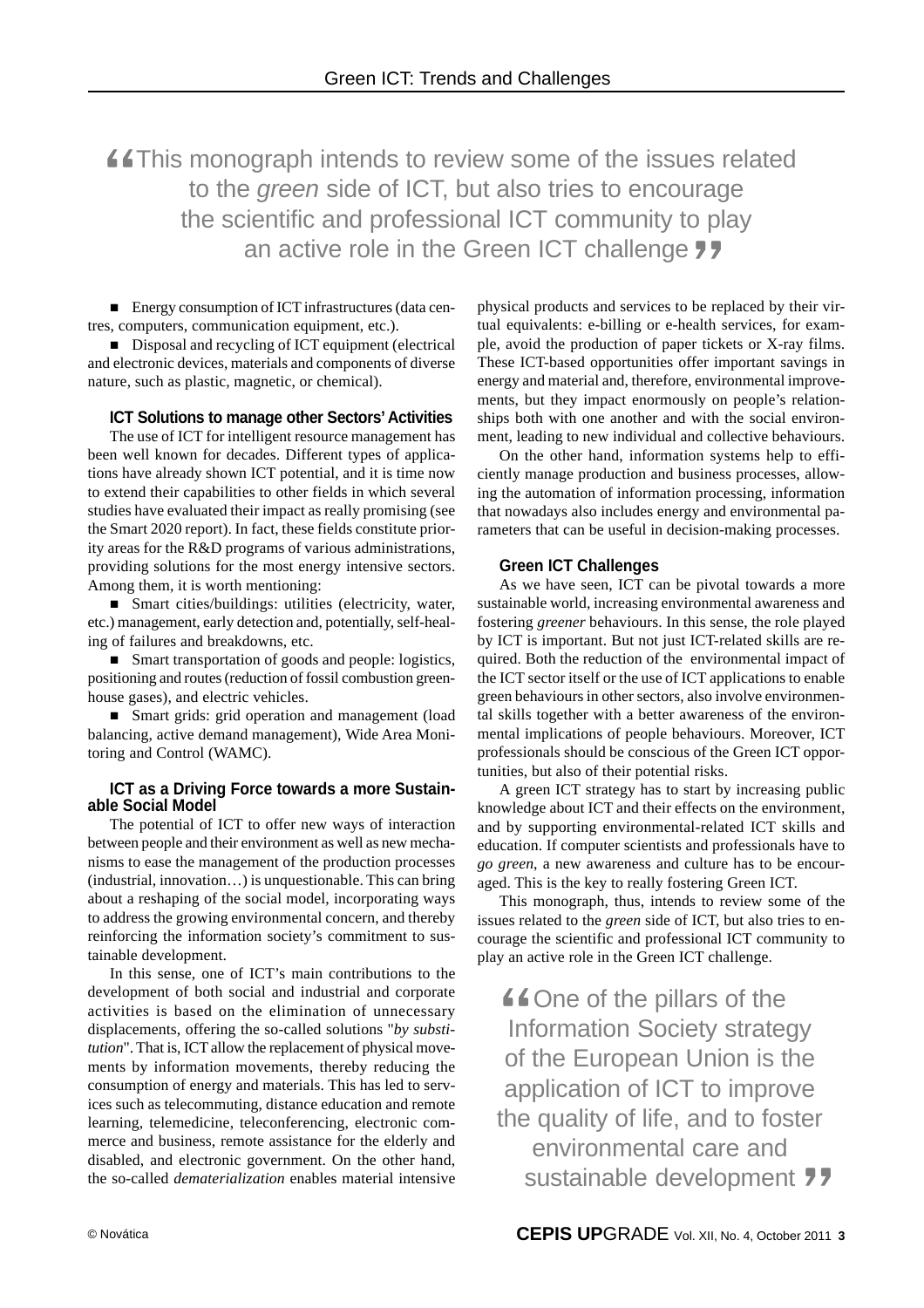ICT allow the replacement of physical movements by information movements, thereby reducing the consumption of energy and materials " "<br>"<br>"

#### **In this Monograph**

The monograph starts with the paper "*CEPIS Green ICT Survey – Examining Green ICT Awareness in Organizations: Initial Findings*" which describes the initial results of a survey carried out by the CEPIS Green ICT Task Force. It includes over three dozen comprehensive questions about "green awareness" in ICT companies and has gathered more than 300 responses. The final results, which will be compiled into a pan-European report, depict how ICT Managers in different countries implement energy efficient methods in their organizations.

A focus on sustainability from a broader point view is given in "*The Five Most Neglected Issues in Green IT*". The authors focus on five issues concerning the "greening" of ICT which are usually overlooked and that in the long term, they argue, will be essential for the sustainability of ICT. Consequently it will be necessary to understand the ICT life cycle better, so as to be able to support a green strategy for the sector.

In "*Utility Computing: Green Opportunities and Risks*", the author puts the accent on green potentials and risks of computing for the environment. The view is taken from the software developers' side, alluding to fact that they have great power but a great responsibility, as a result of the possibility of available computing resources being used like a utility (like gas or water).

The contribution "*Good, Bad, and Beautiful Software - In Search for Green Software Quality Factors*" goes deeper into the software life cycle approach, with a visionary and specific accent on the role played by software in a "green software engineering" perspective. The author looks for some "green software quality factors" that enable some metrics for green software to be established.

The Smart Grid is currently one of the main fields of application which demonstrates the green capabilities of ICT. The paper *"Towards the Virtual Power Grid: Large Scale Modelling and Simulation of Power Grids"* reviews the major disciplines that need to be evolved and converged to meet the challenges of future energy grids. The authors propose a model of distribution network that increases the efficiency of power production, control and management. The

core of this model is a virtual power grid (VPG) which is able to provide complete real-time visibility of the grid at a full dynamic system level.

Focusing once again on the Smart Grid, the paper *"Artificial Intelligence Techniques for Smart Grid Applications"* shows how one of the main computing fields offers an efficient way to wisely manage the energy distribution network. Both artificial intelligence and computational intelligence techniques are being applied to address different issues such as the real-time management of the dynamic behaviour of the electricity network, by integrating renewable energy sources or by providing fault tolerance and selfhealing.

In the paper *"Green Computing: Saving Energy by Throttling, Simplicity and Parallelization"*, the authors start by giving a broad overview of the techniques used in making computers more energy efficient in all market segments from embedded systems to supercomputers. They introduce energy-saving techniques in hardware, continue at the operating system level and end by describing techniques at the application level. They explain how parallelization in both HW and SW can help reduce the energy consumption, and how throttling and simplicity can give the same effect.

The paper *"Towards Sustainable Solutions for European Cloud Computing"* discusses different issues related with the emerging Cloud Computing paradigm. Besides issues such as the privacy and availability of data, the efficient use of energy resources poses new research challenges. In particular, the authors centre the discussion on how to wisely manage applications execution according to the dynamic behaviour of renewable energy sources. They propose scheduling applications so as to maximize green energy consumption while meeting job deadlines.

Finally, the dramatically increasing energy consumption of datacentres is also addressed by the paper *"A Stateof-the-Art on Energy Efficiency in Today's Datacentres: Researcher's Contributions and Practical Approaches"*. The authors explain how the concept of energy efficiency has become an increasingly important design issue. The paper also addresses the importance of reliability, how it interacts with energy efficiency and how cooling turns out to be another important concern. Finally, the gap existing between research contributions in this field and the products offered by industry is highlighted.

#### **Acknowledgements**

We would like to thank all the authors for their willingness to contribute to this special issue. We really appreciate the quality of their work and their efforts to get them in on time. We must also mention the **UP**GRADE Editorial Team, in particular the Chief Editor, Llorenç Pagés-Casas, for his help and support (and patience) in bringing out this issue.

ICT professionals should be conscious of the Green ICT opportunities, but also of their potential risks "  $\frac{1}{2}$